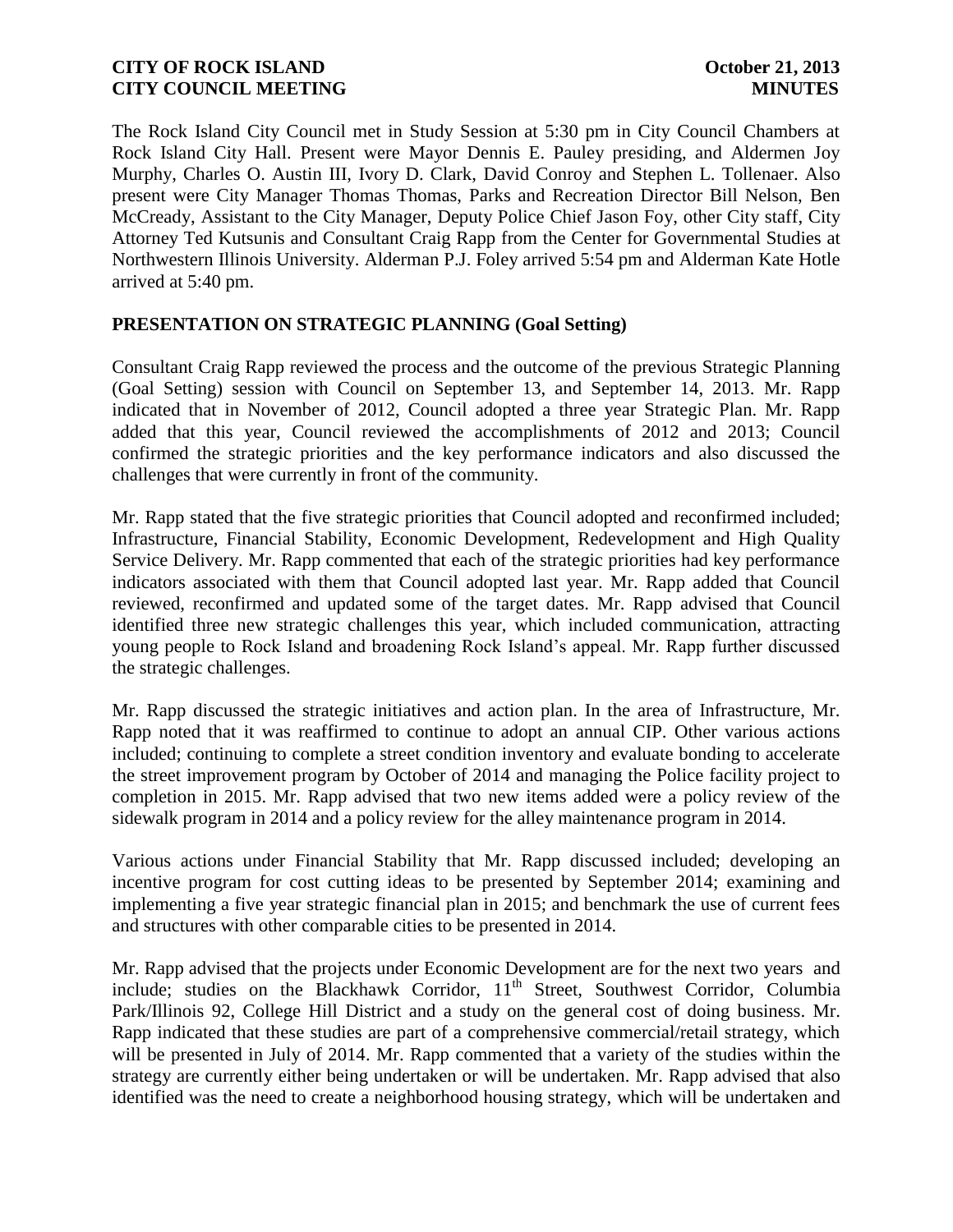presented by the end of next year and a comprehensive City-wide industrial strategy targeted for July of 2014.

Under the Redevelopment priority, Mr. Rapp discussed the action items, some of which included; creating a vision for downtown; and identifying an acquisition policy and plan for retail development by July of 2014. In the area of High Quality Services, various action items included; reviewing and revising current performance measures by July of 2014; analyze and implement improvements to customer feedback systems; and work on City communications to ensure clear, transparent and accurate facts on City projects and services.

Council discussed Mr. Rapp's presentation.

# **PRESENTATION ON DEER MANAGEMENT PROGRAM**

Parks and Recreation Director Bill Nelson discussed the recommendations for a proposed deer management program in the City. Mr. Nelson advised that it is being recommended that the proposed program be a limited pilot program over the next two years. It was noted that this program would strictly be a bow hunting (archery) activity. Mr. Nelson stated that the landowner must approve hunting on their property and permits would be limited to only skilled hunters. Mr. Nelson added that two non-antlered deer would be required prior to harvesting a buck.

Mr. Nelson indicated that all permits would be issued by the Police Department and site approval would be verified through GIS software. Mr. Nelson commented that the private and quasipublic can stipulate higher requirements for hunting. Mr. Nelson explained that a cemetery may want to include additional regulations on the hunting that takes place on their property such as charging a fee. Mr. Nelson further discussed this item. Mr. Nelson pointed out that there would be a deer advisory committee to hear objections to hunting or to resolve any conflicts, and it would be required that harvested deer would have to be checked in with the Fire Department.

Mr. Nelson advised that the proposed deer management program would be a trial program for the first year and it would include a limited number of private landowner sites, golf course sites and cemetery sites. Mr. Nelson stated that site restrictions for hunting include; three contiguous acres; all shots must be downward shots; it has to be 100 yards from a school, park or church unless otherwise approved; and the type of hunting would be bow and arrow only. Mr. Nelson added that a cross bow may be permitted for identified ADA individuals.

Mr. Nelson discussed the geographical areas in the City where the proposed deer hunting would be allowed. Mr. Nelson indicated that if the proposed deer management program is approved, it would be a short season deer hunt. Mr. Nelson advised that it would begin in December because time is needed to make some ordinance changes. Mr. Nelson indicated that the fee for the City permit would be \$25.00 and a proficiency skill test would be required. Mr. Nelson added that there would be a review of the deer harvested at the end of the season to see how the program is working.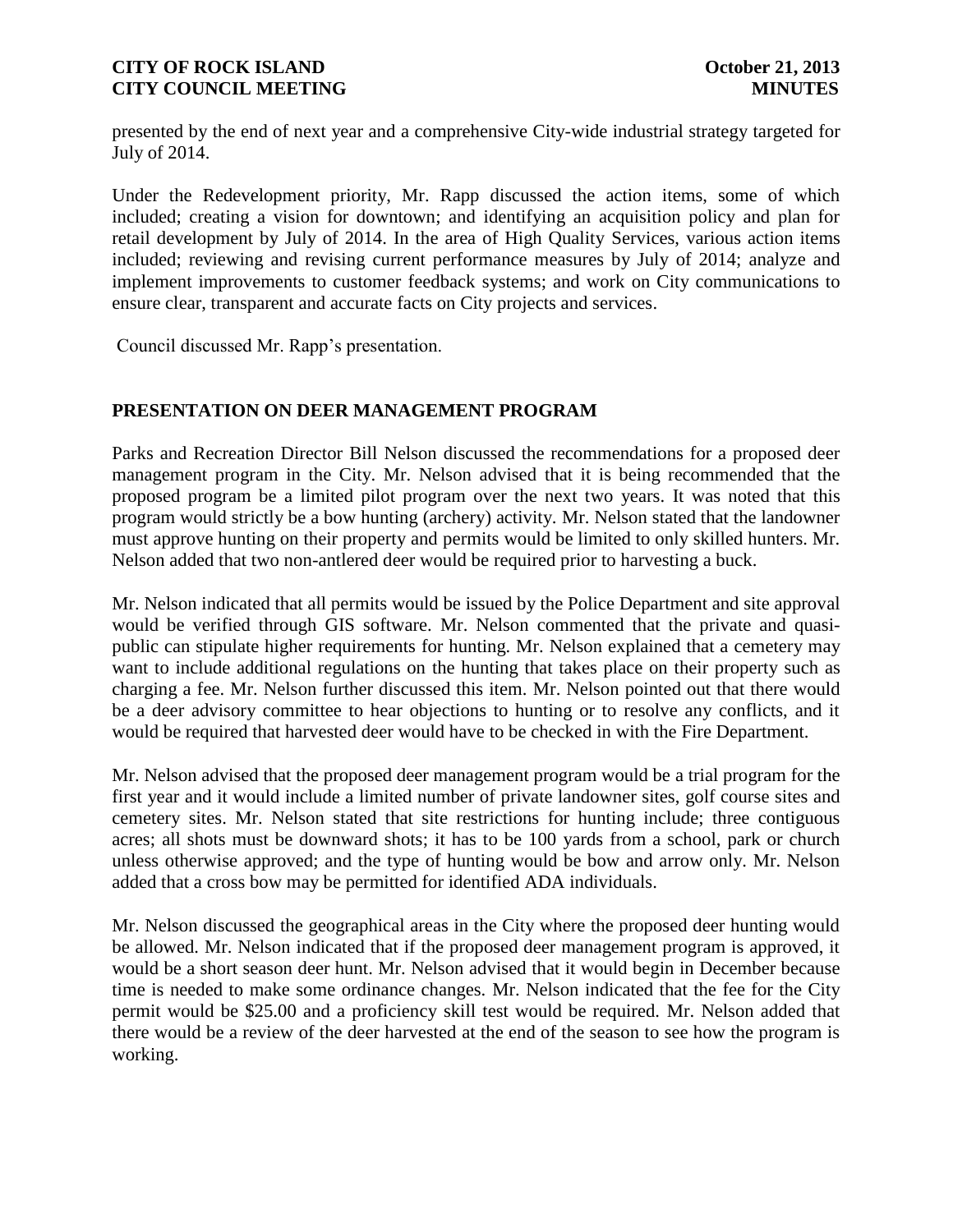Council discussed hunting as it related to landowners having control over their property and granting permission to hunters to hunt on that particular property. Council discussed insurance as it related to the liability component for hunters and the City. Council also discussed restrictions as it related to time and safety.

Council discussed site limits as it related to limiting the amount of hunters and stands depending on the size of site (acreage). Council discussed identified hunting areas as it related to signage and informing people that hunting is taking place.

Council discussed concerns as it related to deer being shot, roaming a fair amount of distance and not falling until they are outside of the permitted property. Deputy Police Chief Jason Foy advised that Illinois is not a right to retrieve State; a hunter must have permission to go onto someone else's property to retrieve that animal. Deputy Chief Foy stated that there are so many variables in regards to hunting for deer with bow and arrow concerning shot accuracy and distance of travel.

After more discussion, Mayor Pauley stated that a vote cannot be taken on this item because it is not on the Agenda. Council then discussed having a special meeting to vote on this item. After discussion, it was a consensus among Council to hold a special meeting on Thursday, October 24, 2013 at 5:15 pm to vote on the proposed deer management program.

# **ADJOURNMENT**

A motion made by Alderman Foley and seconded by Alderman Hotle to adjourn the meeting carried by the following Aye and No vote. Those voting Aye being; Alderman Murphy, Alderman Austin, Alderman Clark, Alderman Conroy, Alderman Foley, Alderman Tollenaer and Alderman Hotle; those voting No, none. The meeting was adjourned at 6:32 pm.

> \_\_\_\_\_\_\_\_\_\_\_\_\_\_\_\_\_\_\_\_\_\_\_\_\_\_\_\_\_\_ Aleisha L. Patchin, City Clerk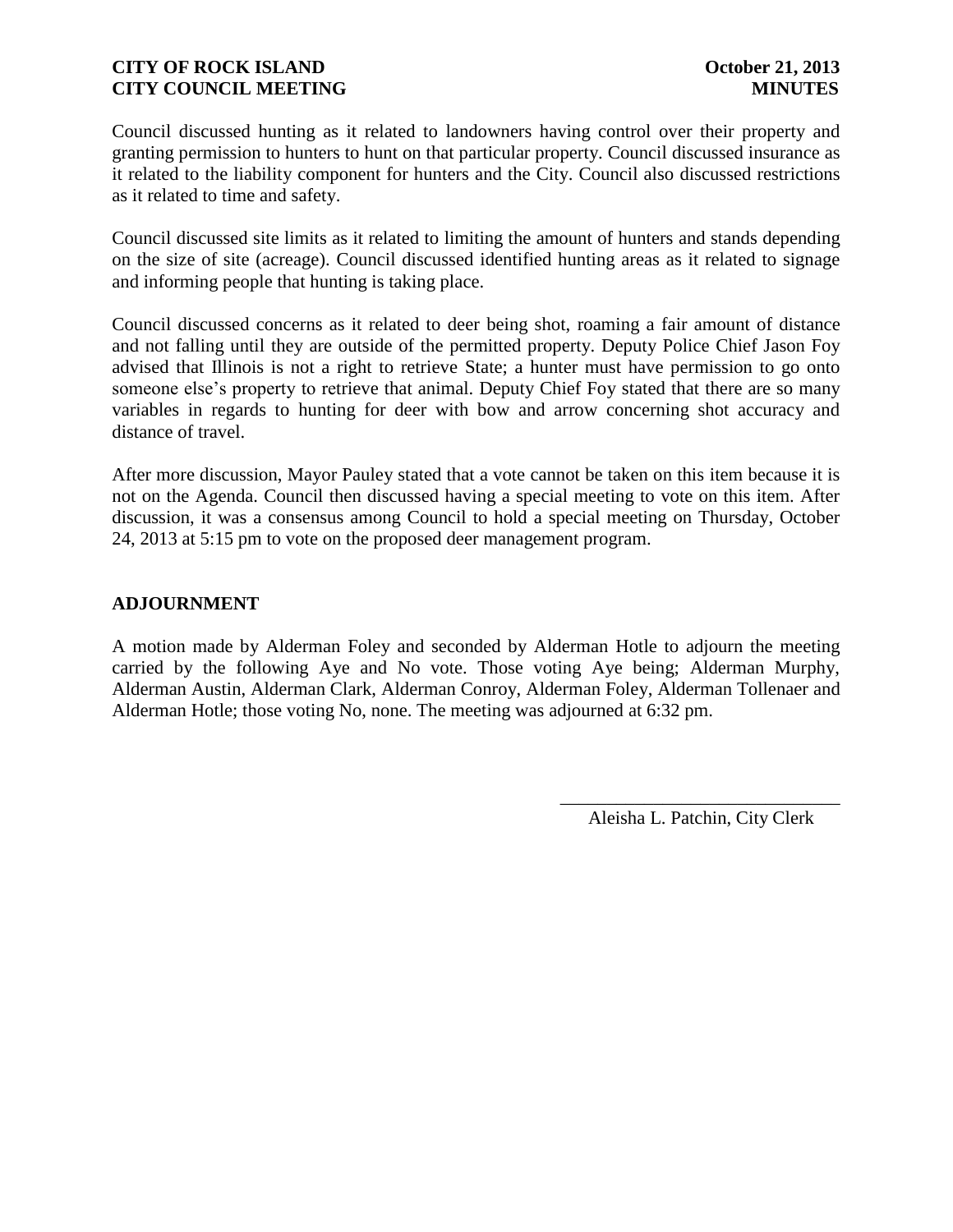Rock Island City Council met in regular session at 6:45 pm in Council Chambers of Rock Island City Hall. Present were Mayor Dennis E. Pauley presiding, and Aldermen Joy Murphy, Charles O. Austin III, Ivory D. Clark, David Conroy, P.J. Foley, Stephen L. Tollenaer and Kate Hotle. Also present were City Manager Thomas Thomas and City Attorney Ted Kutsunis.

### Introductory Proceedings

Mayor Pauley called the meeting to order and led in the Pledge of Allegiance. Alderman Clark gave the Invocation.

### Agenda Item #5 **Minutes of the meeting of October 14, 2013.**

A motion was made by Alderman Austin and seconded by Alderman Hotle to approve the minutes of the meeting of October 14, 2013 as printed. The motion carried by the following Aye and No vote; those voting Aye being; Alderman Murphy, Alderman Austin, Alderman Clark, Alderman Conroy, Alderman Foley, Alderman Tollenaer and Alderman Hotle; those voting No, none.

# Agenda Item #6 **Update Rock Island by Mayor Pauley.**

Mayor Pauley stated to join the not so scary Monster Mash Halloween Party, Sunday, October 27, 2013 at the Quad City Botanical Center. The Mayor advised that from 1:00pm to 4:00pm enjoy a costume contest, candy hunt, petting zoo and awards for the best scarecrows. General admission prices: Adults \$6.00, Seniors \$5.00, Youth (6-15 yrs) \$4.00, Children (2-5yrs) \$2.00, Children under 2 and Members of the Quad City Botanical Center are free.

Mayor Pauley indicated that College Hill is a place where people gather to shop and talk and eat and just have fun. On Wednesday, October 30, 2013 join the folks in College Hill for their Hill-O-Ween. The Mayor stated that you'll find shopping from 1:00pm to 5:00pm followed by trick or treating, face painting, and other family events from 5:00pm to 8:00pm. For adults, there's Boos & Booze, starting at 7:00pm. Mayor Pauley stated that this is a wonderful family event. Get all the details at [http://www.collegehilldistrict.com/.](http://www.collegehilldistrict.com/)

Mayor Pauley advised that this year Halloween Trick or Treat hours in the City of Rock Island will be Thursday, October 31<sup>st</sup> from 5:00pm to 8:00pm. Residents who wish to welcome trick-ortreaters should leave a door or porch light on. Children should be advised to only visit homes with outside lights on.

Mayor Pauley stated that Second Baptist Church and the Martin Luther King Jr. Community Center's Trunk or Treat Halloween Party is scheduled for Thursday, October 31, 2013 from 5:00pm to 9:00pm at both facilities. The Mayor added that Trunk or Treat is an opportunity to provide a fun and more importantly a safe environment for the children in the Rock Island community during the Halloween season. It was noted that volunteers will be decorating their cars so the children can safely trick or treat from car to car in the Second Baptist Church parking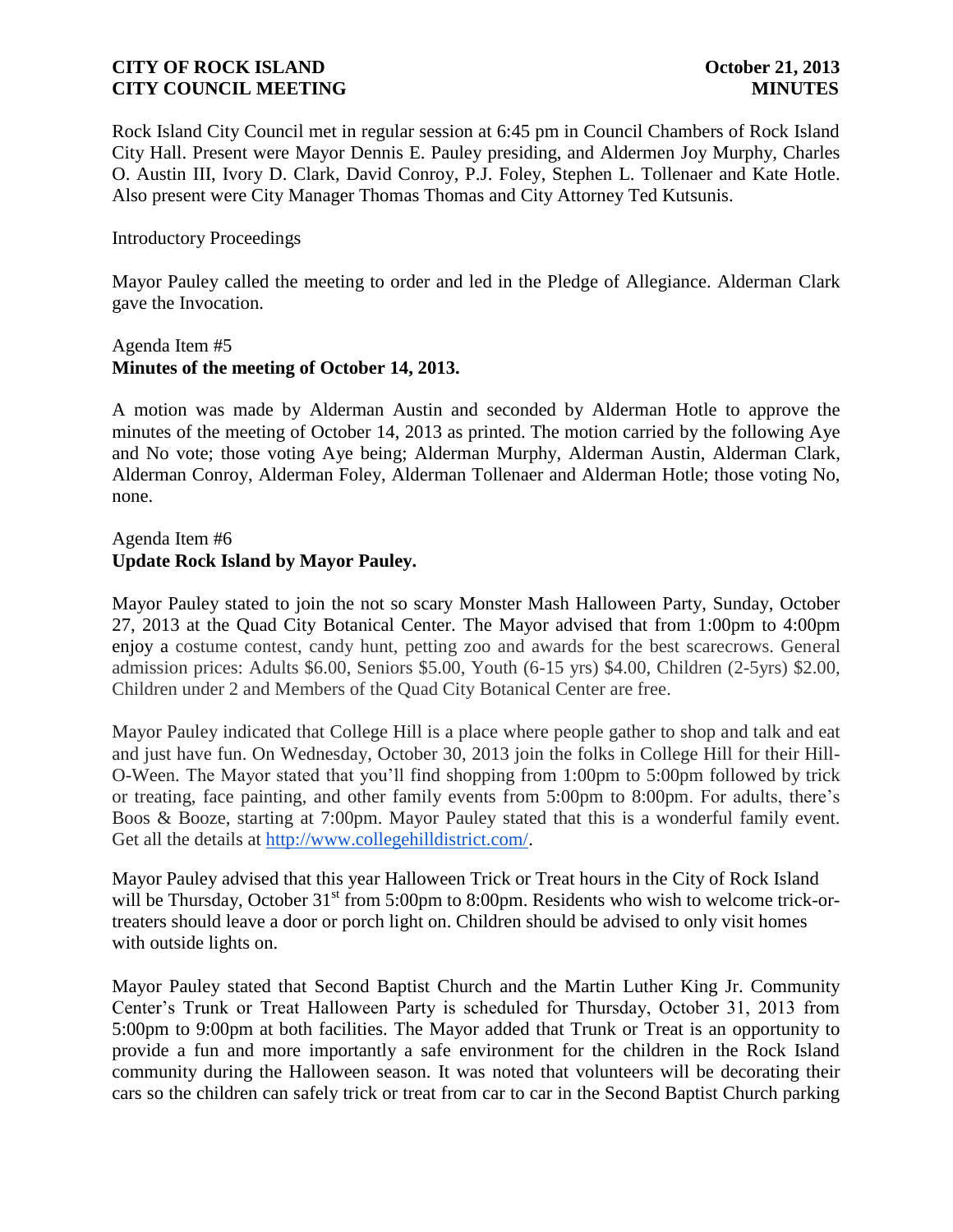lot. Mayor Pauley stated that the celebration will include face painting, a haunted house and decorating cookies and cupcakes. Please call (309) 732-2999 with any questions.

#### Agenda Item #7

# **Proclamation declaring Saturday, November 2, 2013 as American Discovery Trail Day.**

Mayor Pauley read the Proclamation. Joe Taylor from the Quad Cities Convention and Visitors Bureau accepted the Proclamation. Mr. Taylor thanked the Mayor and Council for the Proclamation. Mr. Taylor stated that the American Discovery Trail is a transcontinental trail. Mr. Taylor indicated that there is a board of directors advocating for the trail. Mr. Taylor added that the 25 member board will be here in the Quad Cities on Saturday, November 2<sup>nd</sup> and they will be meeting and exploring the trail. Mr. Taylor further discussed this item.

Agenda Item #8 **CLAIMS**

It was moved by Alderman Austin and seconded by Alderman Foley to accept the following reports and authorize payments as recommended. The motion carried by the following Aye and No vote; those voting Aye being; Alderman Murphy, Alderman Austin, Alderman Clark, Alderman Conroy, Alderman Foley, Alderman Tollenaer and Alderman Hotle; those voting No, none.

a. Report from the Public Works Department regarding payment #2 and final in the amount of \$11,689.49 to Centennial Contractors of the Quad Cities for services provided for the Brick Street Repair Program project.

b. Report from the Public Works Department regarding payment #2 and final in the amount of \$44,655.64 to General Asphalt Construction Company for services provided for the 2013 Asphalt Street Milling and Patching Program project.

c. Report from the Public Works Department regarding payment #1 in the amount of \$25,848.95 to Brandt Construction Company for services provided for the 2013 Seal Coat Program project.

d. Report from the Public Works Department regarding payment #1 in the amount of \$133,444.02 to Brandt Construction Company for services provided for the  $23<sup>rd</sup>$  Avenue Reconstruction:  $12^{th}$  Street to  $17^{th}$  Street project.

e. Report from the Public Works Department regarding payment #1 in the amount of \$15,462.40 to Chicagoland Trenchless Rehabilitation for services provided for the 2013 Sewer Cleaning and Televising Program project.

f. Report from the Public Works Department regarding payment #3 in the amount of \$154,143.00 to Valley Construction for services provided for the Landing at Schwiebert Park project.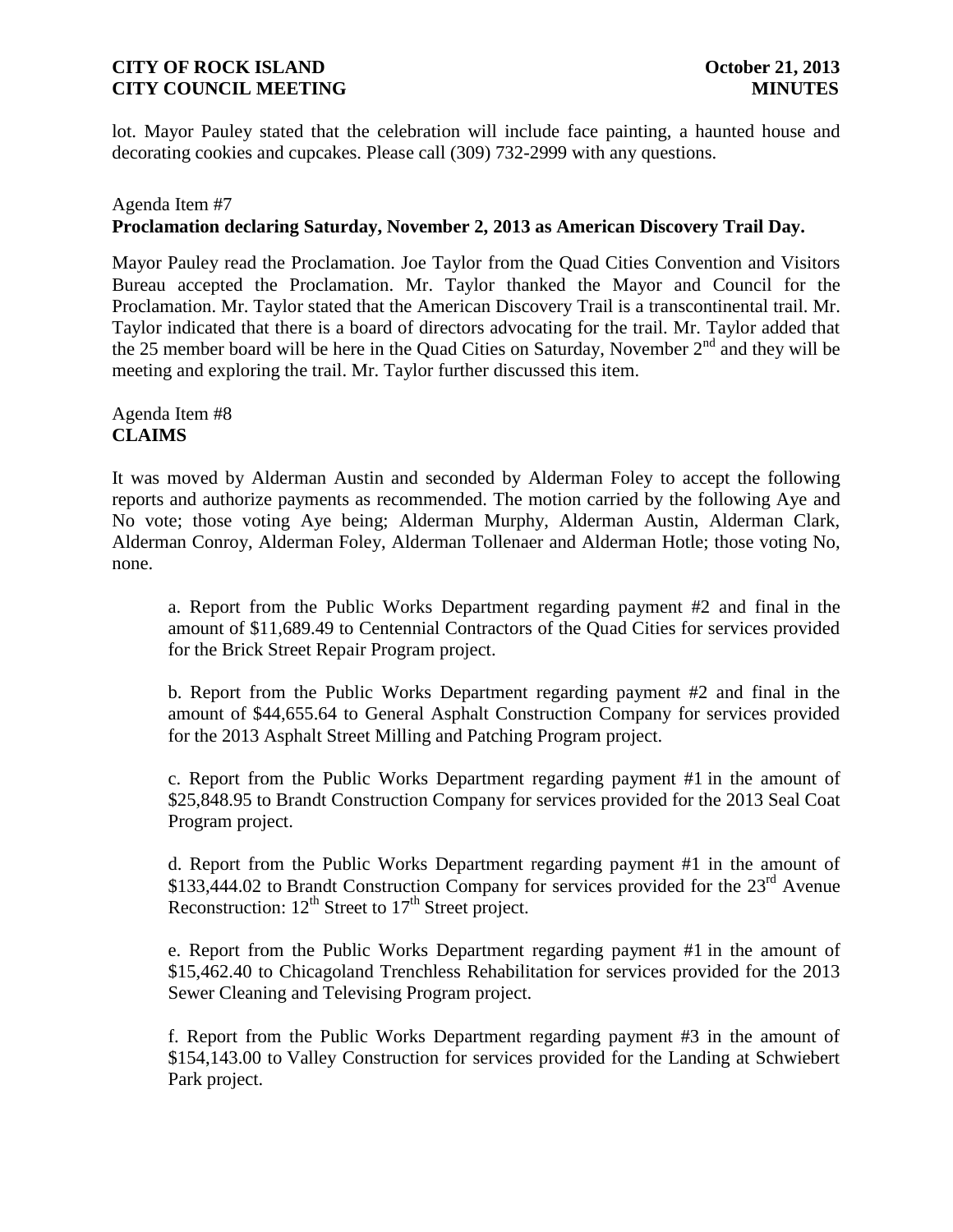g. Report from the Public Works Department regarding payment #2 in the amount of \$177,599.57 to Brandt Construction for services provided for the Q.C. Botanical Center Children's Garden project.

### **Agenda Item #9 and #10**

Alderman Conroy moved and Alderman Foley seconded to allow the claims and payroll. The motion carried by the following Aye and No vote; those voting Aye being; Alderman Murphy, Alderman Austin, Alderman Clark, Alderman Conroy, Alderman Foley, Alderman Tollenaer and Alderman Hotle; those voting No, none.

Agenda Item #9 **Claims for the week of October 11 through October 17 in the amount of \$1,122,113.82.** 

Agenda Item #10 **Payroll for the weeks of September 30 through October 13 in the amount of \$1,316,250.01.** 

Agenda Item #11

**Report from the Community and Economic Development Department regarding an ordinance approving a redevelopment agreement with the Development Association of Rock Island or Rock Island Economic Growth Corporation, subject to minor attorney modifications and authorizing the City Manager to execute the contract documents.**

Alderman Hotle moved and Alderman Murphy seconded to consider, suspend the rules and pass the ordinance.

Discussion followed. Alderman Austin inquired upon Community and Economic Development Director Jeff Eder to explain this item.

Mr. Eder advised that this project came up quickly; there was an opportunity to purchase these two properties next to the Star Block that Rock Island Economic Growth already owns. Mr. Eder indicated that it fits in with what the City is trying to do in regards to revitalizing the downtown. Mr. Eder stated that we are trying to promote retail space and ground floor activities. Mr. Eder advised that the upstairs is planning to be residential, which will be market rate.

Alderman Austin inquired as to who will own the building five years down the road.

Mr. Eder stated that it could be owned by Rock Island Economic Growth or DARI or it could be a partnership with a private developer to rebuild the properties. Mr. Eder concluded that in any case, it will remain on the tax rolls.

After discussion, the motion carried by the following Aye and No vote; those voting Aye being; Alderman Murphy, Alderman Austin, Alderman Clark, Alderman Conroy, Alderman Foley, Alderman Tollenaer and Alderman Hotle; those voting No, none.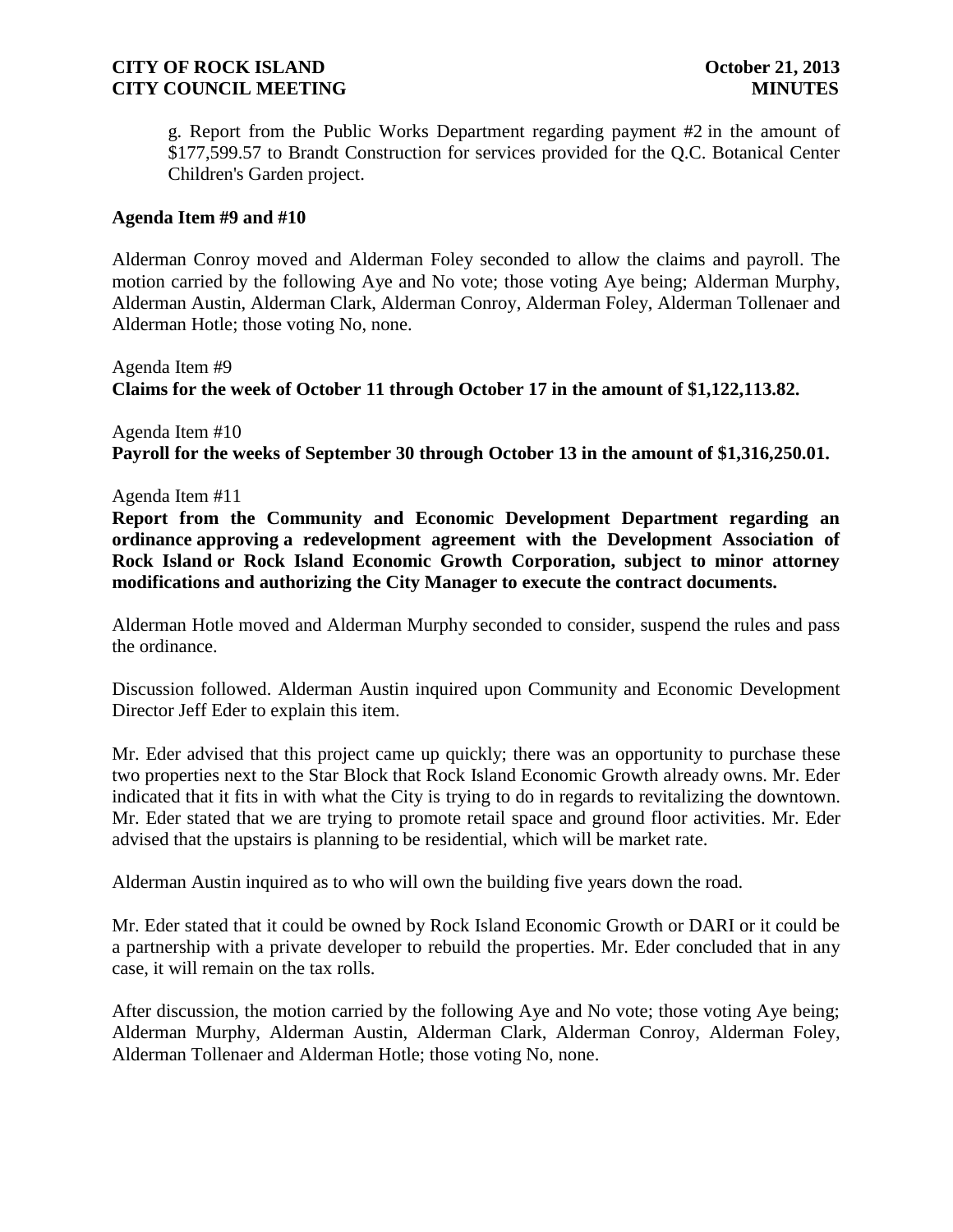#### Agenda Item #12

**Report from the Community and Economic Development Department regarding an amending ordinance and an Enterprise Zone expansion application for adding approximately 15.6 acres of territory to the City's existing Enterprise Zone**.

It was moved by Alderman Foley and seconded by Alderman Hotle to consider, suspend the rules and pass the ordinance and authorize the Mayor to execute the expansion application.

Discussion followed. Alderman Foley advised that this is a huge economic development tool for many different projects and especially in the  $3<sup>rd</sup>$  Ward with the Friendship Manor Villas going into place. Alderman Foley thanked staff for their hard work.

After discussion, the motion carried by the following Aye and No vote; those voting Aye being; Alderman Murphy, Alderman Austin, Alderman Clark, Alderman Conroy, Alderman Foley, Alderman Tollenaer and Alderman Hotle; those voting No, none.

#### Agenda Item #13

**Report from the Community and Economic Development Department regarding an amending ordinance and an Enterprise Zone expansion application for adding approximately 177.77 acres of territory to the City's existing Enterprise Zone.** 

Alderman Conroy moved and Alderman Murphy seconded to consider, suspend the rules and pass the ordinance and authorize the Mayor to execute the expansion application.

Discussion followed. Alderman Austin inquired upon Community and Economic Development Director Jeff Eder to explain this item. Mr. Eder advised that this is being done for the benefit of the new development out in Southwest Rock Island. Mr. Eder added that this will be the FedEx facility. Mr. Eder further discussed this item.

After discussion, the motion carried by the following Aye and No vote; those voting Aye being; Alderman Murphy, Alderman Austin, Alderman Clark, Alderman Conroy, Alderman Foley, Alderman Tollenaer and Alderman Hotle; those voting No, none.

#### Agenda Item #14

**Report from the Finance Department regarding a Resolution of the City of Rock Island, Illinois declaring its official intent to reimburse certain capital expenditures from the proceeds of future debt issues.** 

It was moved by Alderman Conroy and seconded by Alderman Foley to adopt the resolution.

Discussion followed. Alderman Austin inquired upon Finance Director Cynthia Parchert to explain this item. Ms. Parchert stated that the City is getting ready to issue bonds in December. Ms. Parchert added that all expenses that the City has already incurred have to be reviewed because of tax exempt interest. Ms. Parchert explained that you can only pick up expenses within 60 days of issuing the bonds unless this resolution is passed. Ms. Parchert added that once the resolution is passed, it stops that window. Ms. Parchert pointed out that there was also concern as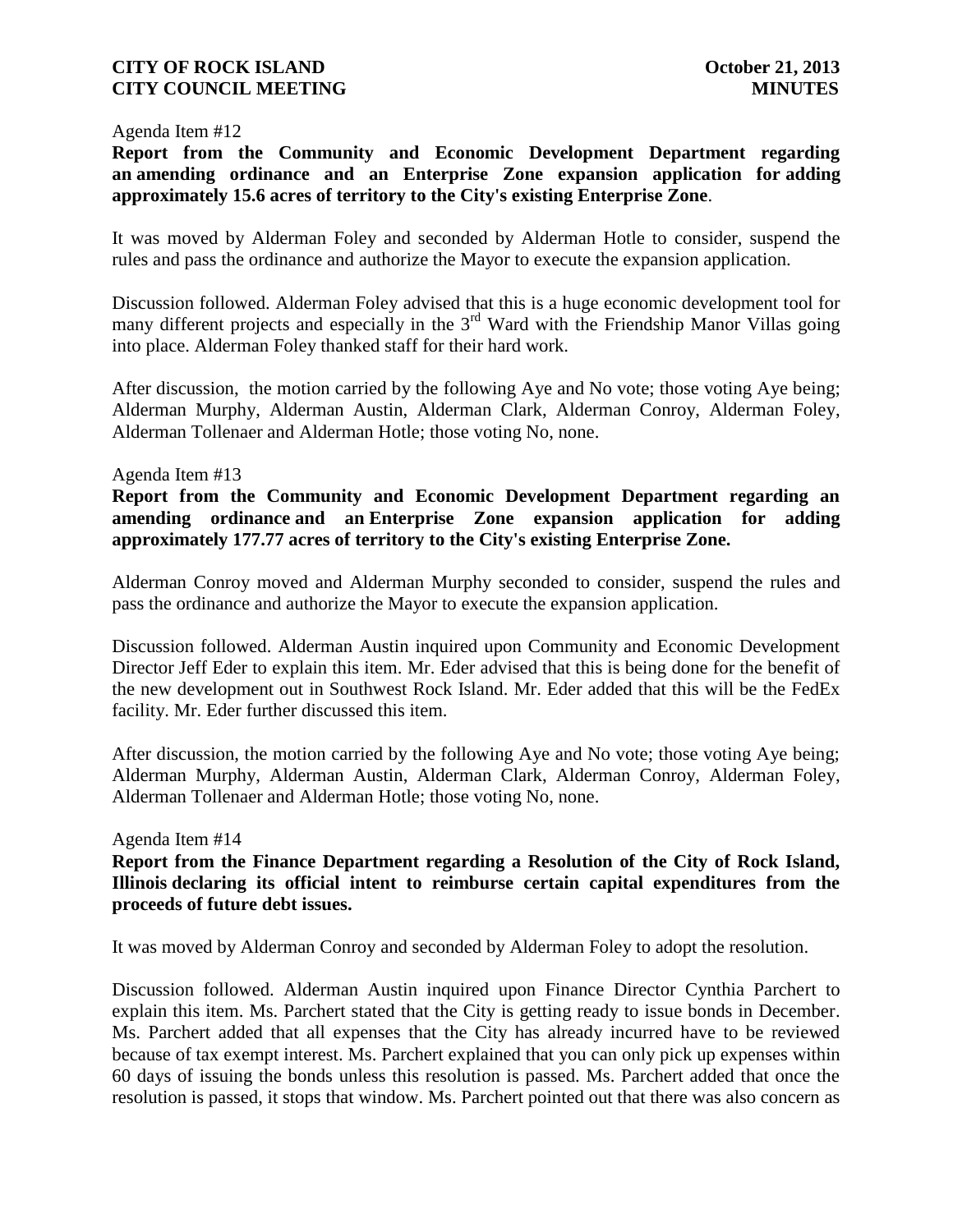to whether the City could pick up some of the expenses already incurred. Ms. Parchert stated that since then, the bond council has come back and stated that because of the way the City passed the budget, (the budget was passed with the intent of selling bonds to pay for those expenses) there shouldn't be a problem with the IRS. Ms. Parchert added that the City has had some expenditures and Council still may want to pass this resolution because in the event that we would come back and issue bonds for the new fire truck, the City would then be able to issue those bonds at some point in the future.

After discussion, the motion carried by the following Aye and No vote; those voting Aye being; Alderman Murphy, Alderman Austin, Alderman Clark, Alderman Conroy, Alderman Foley, Alderman Tollenaer and Alderman Hotle; those voting No, none.

#### Agenda Item #15

**Report from the Community and Economic Development Department regarding the Citizen's Advisory Committee recommendations for Fiscal Year 2014-2015 Community Development Block Grant (CDBG) and Gaming Fund allocations.**

Note: Agenda Item #15 was deferred from the October 14, 2013 Council meeting.

Alderman Murphy moved and Alderman Austin seconded to approve the allocations as recommended.

Discussion followed. Alderman Hotle advised that there was some confusion on the application and so some individuals felt like the City was not necessarily going to be able to give out funds in the community. Alderman Hotle stated that the City is still giving out a lot of money that will benefit Rock Island, and the money is going to some great organizations. Alderman Hotle further discussed this item.

After discussion, the motion carried by the following Aye and No vote; those voting Aye being; Alderman Murphy, Alderman Austin, Alderman Clark, Alderman Conroy, Alderman Foley, Alderman Tollenaer and Alderman Hotle; those voting No, none.

Agenda Item #16

**Report from the City Clerk regarding a request from Katherine Lopez for a Sound Amplification Permit for Saturday, October 26, 2013 from 7:00 pm to 9:30 pm for a Halloween party at 1313 43rd Street.**

It was moved by Alderman Murphy and seconded by Alderman Hotle to approve the sound amplification permit as recommended. The motion carried by the following Aye and No vote; those voting Aye being; Alderman Murphy, Alderman Austin, Alderman Clark, Alderman Conroy, Alderman Foley, Alderman Tollenaer and Alderman Hotle; those voting No, none.

Agenda Item #17 **Other Business.**

No one signed up to address Council to speak on a topic.